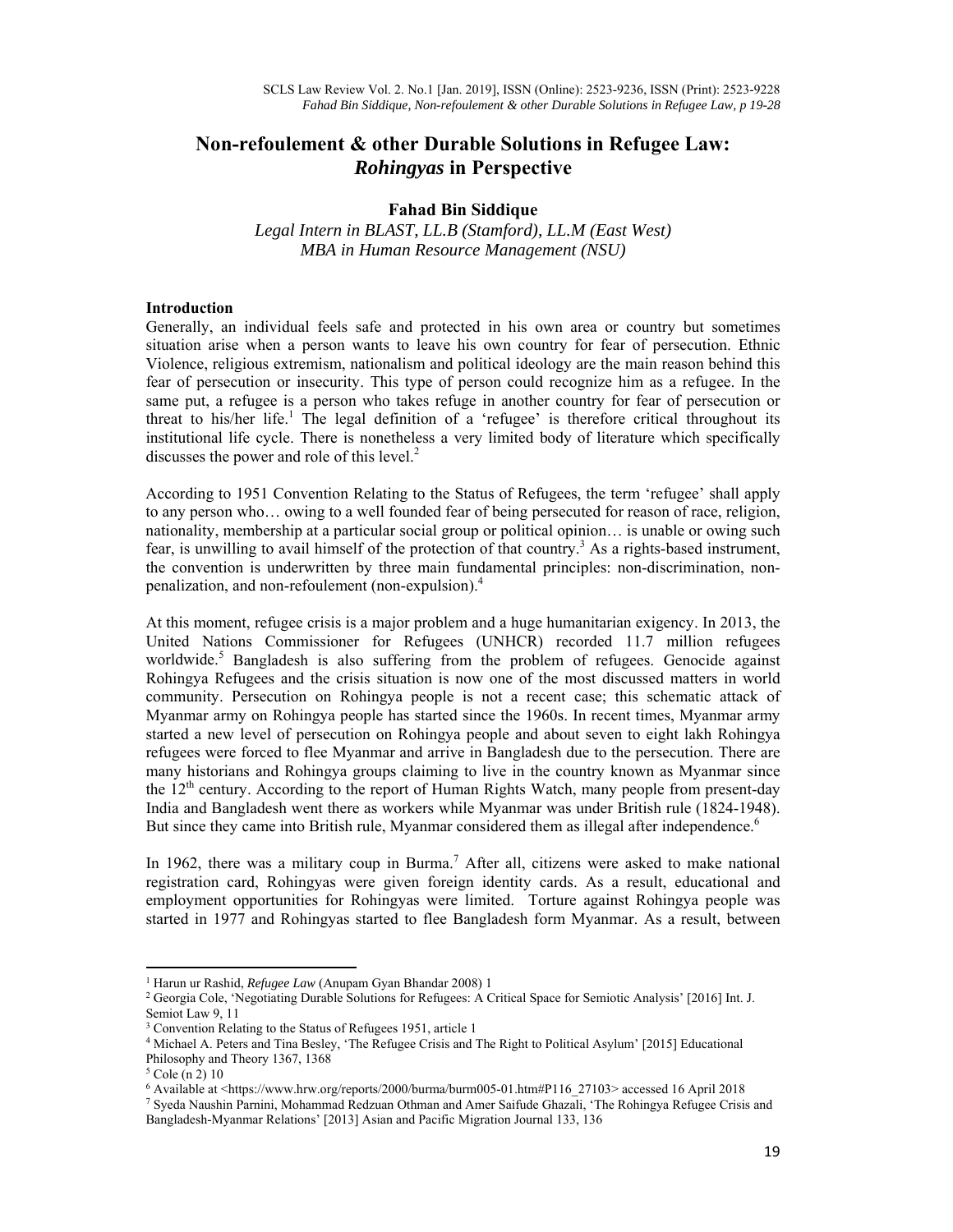1977 to May 1, 1978, nearly two lakh Rohingyas fled to Bangladesh.<sup>8</sup> Later, in July, an agreement was signed between Bangladesh and Myanmar. As a result, Myanmar was forced to take back Rohingyas. In 1982, Myanmar passed their new citizenship act and by this act, they actually made Rohingyas stateless.<sup>9</sup> Under the law, 135 ethnic groups of Myanmar were recognized except Rohingya. Because of this law, Rohingyas are restricted to get study, jobs, travel, religious, rituals and health care. Besides, the right to vote for Rohingyas was also taken away. In 1991 and 1992, Myanmar started torturing Rohingyas again. As a result, two and a half million Rohingyas fled to Bangladesh. Then these two countries released a joint statement to bring back to their home, Myanmar army launched an operation in Rakhaine against Rohingyas on August 2017 because of one incident. United Nations has already recognized this operation as 'ethnic cleansing'.10 More than 6, 20,000 Rohingyas fled to Bangladesh to save themselves from persecution. But an agreement has been signed between both countries to bring them back.

This paper will focus on the repatriation process of the Rohingyas and whether this repatriation process will be sustainable or not. With the repatriation process this paper will also discuss regarding the non-refoulment principle. As non-refoulement principle has a significant role in the whole refugee law and in the process of repatriation.

#### **Principle of Non-Refoulement**

Protection is always important matter for the refugees. The refugees escapes to another country because, their country of origin can't provide them enough protection. The term non-refoulement affiliated with the protection of the refugees. The principle of non-refoulement prescribes broadly that, no refugee should be returned to any country where he or she is likely to face persecution or torture.<sup>11</sup> Non-refoulement is different from expulsion or deportation which is a more formal process whereby a lawfully resident alien maybe required to leave a state or be forcefully removed.<sup>12</sup>

The concept of the non-refoulement was begun to develop in the early-to mid nineteenth century when the concept of asylum and the principle of non-extradition of political offenders began to concretize. At that time the principle of non-extradition reflected popular sentiment that those fleeing away from their own generally despotic governments were worthy of protection.<sup>13</sup> United Kingdom's Aliens Act 1905 was an act created with the sense of the need to protect the persecuted persons. In this act, section 1 made an exception to refusal of entry in respect of those 'seeking to avoid persecution or punishment on religious or political grounds or for an offence of a political character, or persecution involving danger of imprisonment or danger to life or limb on account of religious belief.'<sup>14</sup>

The international practice on the notion of non-return of refugees begun after the First World War in 1933, the principle of non-refoulement first reflected in an international convention. 1933 Convention relating to the international status of refugees was made at Geneva under the auspices of the League of Nations and Article 3 of this convention state that, 'contracting states undertake not to remove resident refugees or keep them from their territory by application of police measures, such as expulsion or non-admittance at the frontier (refoulement) unless dictated by

<sup>8</sup> Ibid

<sup>9</sup> Ibid 137

<sup>10</sup> Michael Safi, 'Myanmar treatment of Rohingya looks like 'textbook ethnic cleansing', says UN' *The Guardian* (London, 11 September 2017) <https://www.theguardian.com/world/2017/sep/11/un-myanmars-treatment-of-rohingyatextbook-example-of-ethnic-cleansing> accessed 16 April 2018<br><sup>11</sup> Guy S. Goodwin-Gill, *The Refugee in International Law* (OUP 1996) 117

<sup>&</sup>lt;sup>12</sup> Agnes Hurwitz, *The Collective Responsibility of States to Protect Refugees* (OUP 2009) 174 <sup>13</sup> Goodwin-Gill (n 11) 117-118

<sup>14</sup> Ibid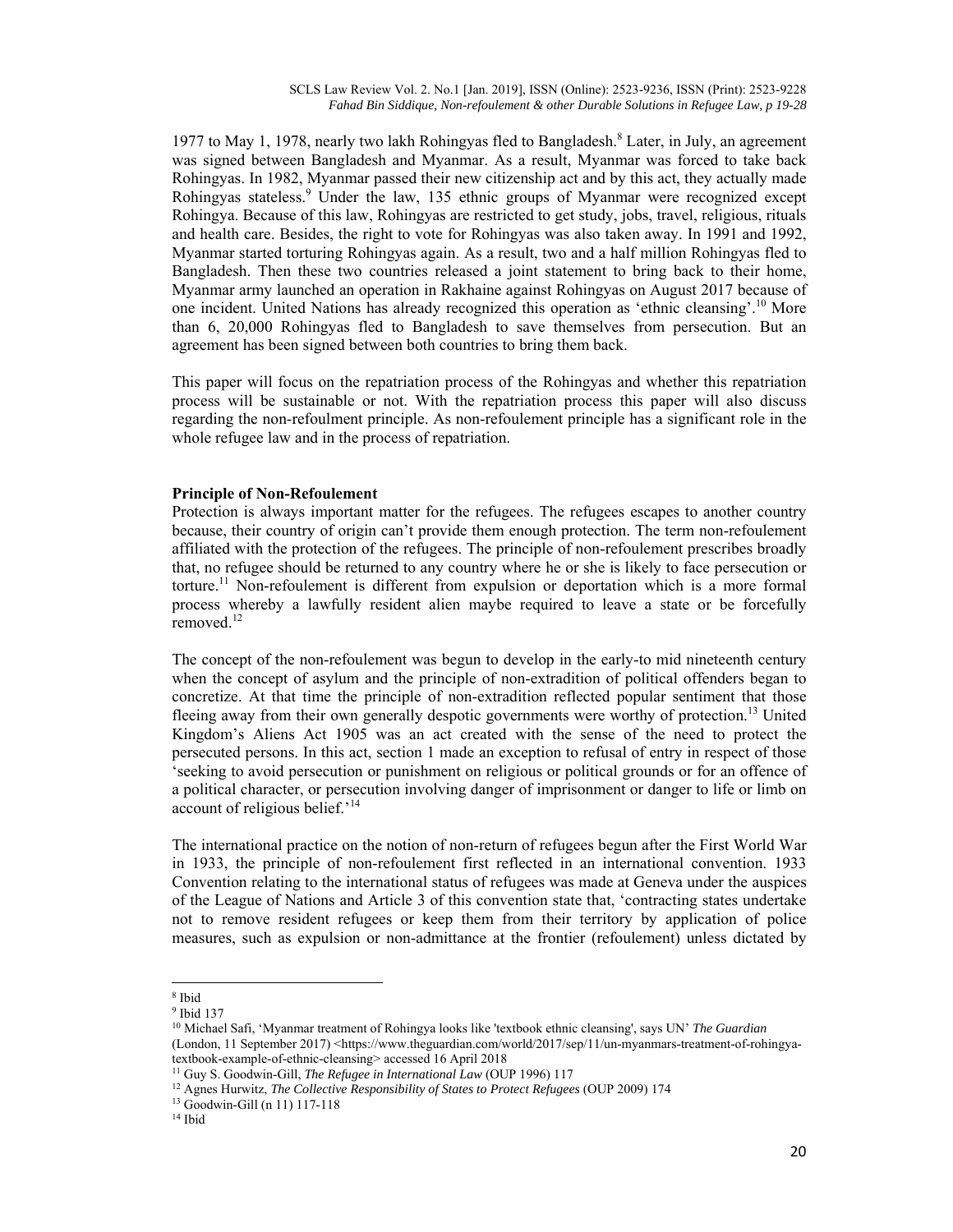national security or public order'.<sup>15</sup> The provisional agreement concerning the status of refugee from Germany in 1936 and 1938 contained some limitations on expulsion or return.

After the Second World War, when the United Nations was established in 1945 then, the theory or the principle of non-refoulement got the solid grounds to stand on. In the United Nations the General Assembly adopted resolution on the question of refugees and stated that, 'refugees or displaced persons' who have expressed 'valid objections' to returning to their country of origin should not be coerced to do so.<sup>16</sup> In 1949, the Ad hoc committee on Refugees and stateless persons which was appointed by the ECOSOC took a resolution 248 (ix) with injunction to 'consider the desirability of preparing a revised and consolidated convention relating to the status of refugees and stateless persons'. After that, Ad hoc committee prepares a Convention Relating to the Status of Refugees which was adopted in 1951. This instrument provides a formal structure to meet the general needs of the refugees and established rules to protect them under the international law.<sup>17</sup>

This convention also enshrines the principle of non-refoulement but with an exception in the article 33. But it cannot be ignored that, this principle of non-refoulement actually got its universal acceptance through this convention. According to the article 33 of the 1951 convention, 'no contracting state shall expel or return a refugee in any manner whatsoever to the frontiers of territories where his life or freedom would be threatened on account of his race, religion, nationality, membership of a particular social group or political opinion.' This article 33 of 1951 convention is strictly applicable to every parties of this convention. But the principle of nonrefoulement has been acknowledged by several other instruments across the world such as in Article 7 of the International Covenant on Civil and Political Rights (ICCPR) and Article 3 of the Convention against Torture and other Cruel, Inhuman or Degrading Treatment or Punishment(commonly known as the United Nations Convention against Torture (UNCAT).<sup>18</sup> Article 7 of the ICCPR states that, 'No one shall be subjected to torture or to cruel, inhuman or degrading treatment or punishment. In particular, no one shall be subjected without his free consent to medical or scientific experimentation.' And article 3(1) of UNCAT states that, 'No State Party shall expel, return ("refouler") or extradite a person to another State where there are substantial grounds for believing that he would be in danger of being subjected to torture.'

In the fourth Geneva Convention 1949, it is defined that the 'Protected Person' in the article 4 and article 45 provides, protected person shall not be transferred to a power which is not a party to the convention… In no circumstances shall a protected person be transferred to a country where he or she may have reason to fear persecution for his or her political opinions or religious beliefs. So, by this provision international humanitarian law provides the spare baking for the principle of non-refoulement.

Not only in the international instruments, the principle of the non-refoulement embodied in OAU convention Governing the specific aspects of refugee problem in Africa 1969, African[Banjul] Charter of Human and People's Rights, American Convention on Human Rights, 1964 and also in European Convention on Human Rights 1950. Article II (3) of the OAU convention provides, 'No person shall be subjected by a Member State to measures such as rejection at the frontier, return or expulsion, which would compel him to return to or remain in a territory where his life, physical integrity or liberty would be threatened for the reasons set out in Article I…' In Banjul Charter

 <sup>15</sup> *R (European Roma Right Center) v Immigration officer* [2004] UKHL 55 <sup>16</sup> UNGA Res 8(1) (12 February 1946) para c(ii)

<sup>&</sup>lt;sup>17</sup> Stefania Barichello, 'The Evolving System of Refugees Protection in Latin America' in Jean-Pierre Gauci, Mariagiulia Giuffré and Evangelia (Lilian) Tsourdi (eds), *Exploring the Boundaries of Refugee Law: Current* 

*Protection Challenges* (Brill-Nijhoff 2015)<br><sup>18</sup> Seunghwan Kim, 'Non-Refoulement and Extraterritorial Jurisdiction: State Sovereignty and Migration Controls at Sea in the European Context' [2017] Leiden Journal of International Law 49, 69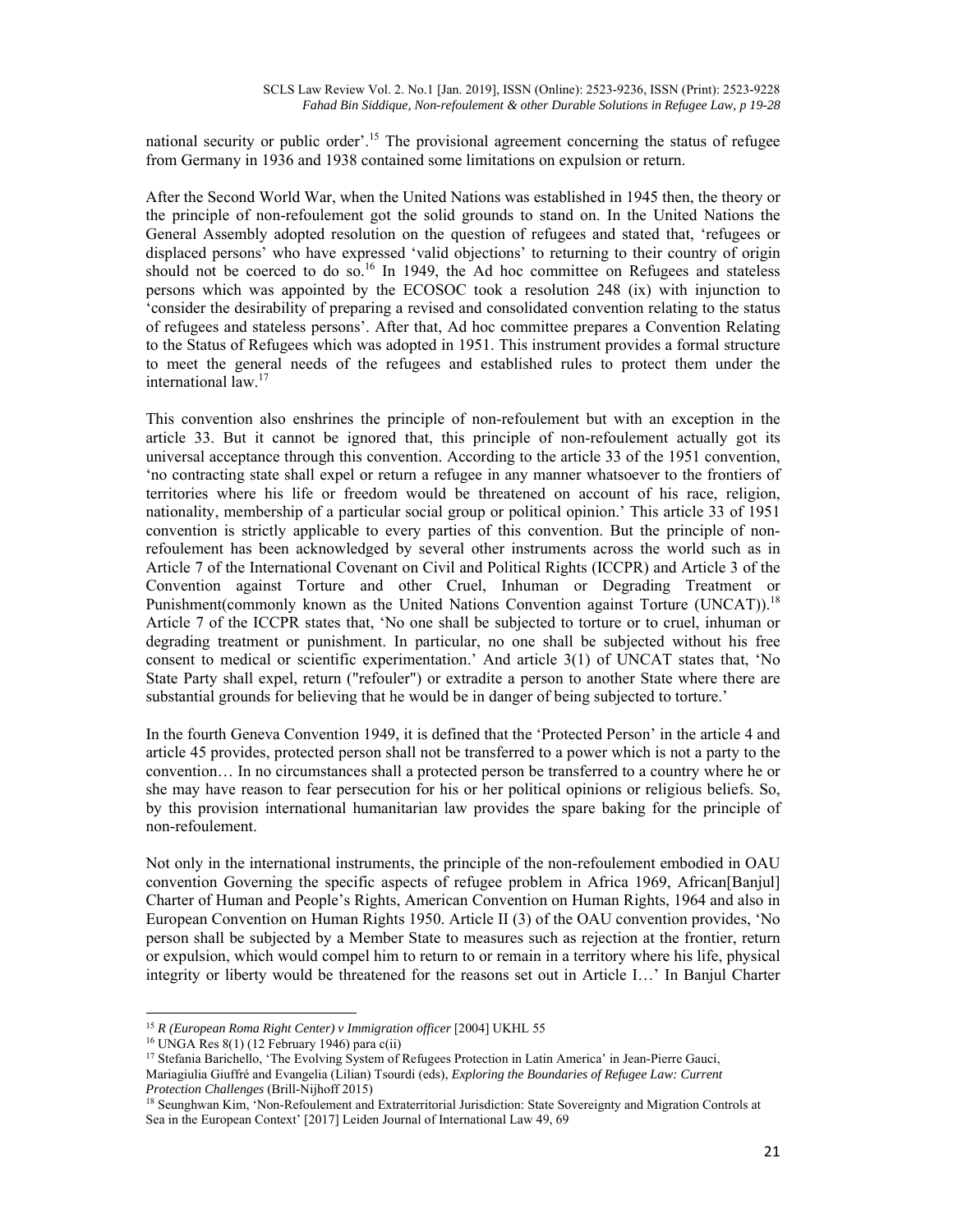article 12 (3) state that, 'Every individual shall have the right, when persecuted, to seek and obtain asylum in other countries in accordance with laws of those countries and International conventions.' In European Convention the principle of non-refoulement is partly mentioned. According to the Article 3 of European Convention on Human Rights 1950, 'No one shall be subjected to torture or to inhuman or degrading treatment or punishment.'

Also the United Nations Declaration on Territorial Asylum unanimously adopted by the General Assembly in 1967 in Article 3 (1) declares that, 'No person referred to in Article 1, paragraph 1, shall be subjected to measures such as rejection at the frontier or, if he has already entered the territory in which he seeks asylum, expulsion or compulsory return to any State where he may be subjected to persecution.'

Resolution on Asylum to Persons in Danger of Persecution, adopted by the Committee of Ministers of the Council of Europe on September 29, 1967 recommends that member Governments should be guided by the following principles, 'They should act in a particularly liberal and humanitarian spirit in relation to persons who seek asylum on their territory; They should, in the same spirit, ensure that no one shall be subjected to refusal of admission at the frontier, rejection, expulsion or any other measure which would have the result of compelling him to return to, or remain in, a territory where he would be in danger of persecution for reasons of race, religion, nationality, membership of a particular social group or political opinion.<sup>'19</sup>

The 1984 Cartagena Declaration is not only endorsing a broader, regional-specific refugee definition, but also reiterating the importance of non-refoulement and non rejection at the frontier as a 'corner-stone' of the international protection, having the status of jus-cogens.<sup>20</sup> And Switzerland also has referred to non-refoulement as norms of jus-cogens.<sup>21</sup>

The Asian African legal Consultative Committee (Bangladesh is a member since late 1973) adopted in 1966 certain 'Principles concerning the Treatment of Refugees' in accordance with the provisions of the 1951 Convention where under its Article 8 (a) refugee shall not be deported or returned to a state where his Life and liberty would be threatened.<sup>22</sup> Therefore, Bangladesh also acknowledged the principle of non-refoulement through this declaration.

Article 8 (1) of the Declaration on the Protection of All Persons from Enforced Disappearance 1992, states that, 'no state shall expel, return (refouler) or extradite a person to another state where there are substantial grounds to believe that he would be in danger of enforced disappearance.'

International practice of this principle was started from after the First World War and gradually this notion is accepted by almost all over the world through many treaties, instruments and declaration. The norms which have been stated in the non-refoulement are too fundamental and that's why every country has to accept it as an international principle and practice it. The principle of non-refoulement has long been recognized as the central principle of international refugee  $law.<sup>23</sup>$ 

One of the United Nation's institution United Nations High Commissioner for Refugees (UNHCR) who works for the refugee, they always endorsed the principle of non-refoulement. In 1977, the Executive Committee of UNHCR noted that, the principle of the non-refoulement is generally accepted by states as also reaffirms, 'The fundamental importance of the fundamental importance of the observance of the principle of non-refoulement both at the border and within

<sup>&</sup>lt;sup>19</sup> Available at <http://www.refworld.org/docid/3ae6b38168.html> accessed 17 May 2018  $^{20}$  Goodwin-Gill (n 11) 126

<sup>&</sup>lt;sup>21</sup> Jure Vidmar, 'Rethinking Jus Cogens after Germany v. Italy: Back to Article 53?' [2013] NILR 1, 11 <sup>22</sup> Rashid (n 1) 65

 $23$  Kim (n 18) 50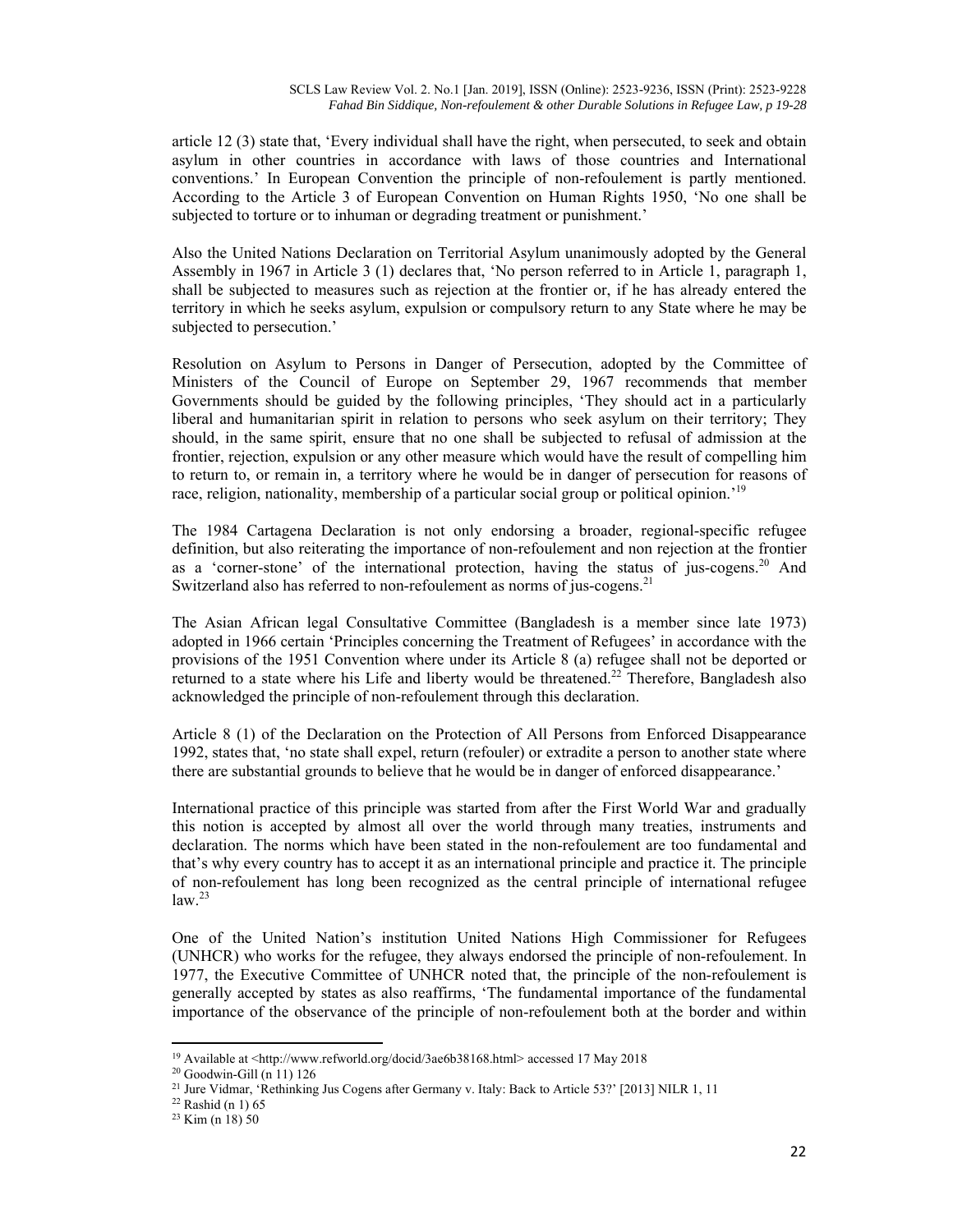the territory of a State of persons who may be subjected to persecution if returned to their country of origin irrespective of whether or not they have been formally recognized as refugees.<sup>'24</sup>

The principle of non-refoulement is now already becoming a part of the Customary International Law. The general consensus on the importance of the principle of non-refoulement at both global and regional level… and the absolute prohibition against torture as a rule of jus cogens confirm that non-refoulement has acquired status as a rule of customary international law by virtue of the relevant State practice, which is itself extensive and uniform.<sup>25</sup>

In a declaration adopted at the ministerial meeting of state parties of  $12<sup>th</sup>$  &  $13<sup>th</sup>$  December, 2001 and subsequently endorsed by the General Assembly, the states party to the 1951 convention and/or 1967 protocol acknowledged '…the continuing relevance and resilience of this international regime of rights and principles, including at its core the principle of nonrefoulement, whose applicability is embedded in customary international law.'<sup>26</sup>

State practice and observation made this norm as a Customary International Law. The practice of state and consonance about this principle establishes through resolutions, declarations and also the support of the norm. At present it is clean that the norm prohibition refoulement is part of Customary International Law, thus binding on all states whether or not they are party to the 1951 convention.<sup>27</sup>

Nevertheless, as far as the status of jus cogens is concerned, many scholars consider that the principle has got the status of jus cogens although there is some contrary contemplation. Recognition as a Customary International Law is not enough to contemplate the norm of nonrefoulement as jus cogens. Moreover, there is general consensus amongst legal scholars that, nonrefoulement has now 'become binding as a matter of both treaty and customary law if not also as a so called peremptory norm or jus cogens.<sup>28</sup>

## **Durable Solution in Refugee Law**

The principle of non-refoulement is a step for the protection of the refugees and also ensures treatment of them in humanitarian way but when the concern is about to solve the problem of refugee then solution is also needed because it is the responsibility of the state of origin to take care and give enough protection to their citizen. Solution for the refugee should be permanent and stable otherwise it will not make any effects on the problem.

In refugee law, this solution is called by 'Durable Solution'. Durable solution is a process to get back the normal life of refugees. This process is salutary for the refugees to live a normal life like others. In a general view, the solution for the refugee problem is to find out the root cause of the problem and solve it but if it is not possible then focus needs to shift to the refugees and solve their problem. However, traditionally there are three ways of durable solution to solve the refugee crisis: Resettlement, Local integration and Voluntary repatriation.

Resettlement is a process where refugees are resettling themselves in a third country. In ExCom Conclusion no. 90(LII), it was acknowledged that, comparatively small numbers of refugee gets benefit from this resettlement process. According to UNHCR, Resettlement is a protection tool for individual refugees whose life, liberty, safety, health or other fundamental rights are at risk in

 <sup>24</sup> Executive Committee Conclusion No.  $6(1977)$ 

 $25$  Phil C. W. Chan, 'The protection of refugees and internally displaced persons: Non-Refoulement under customary international law?' [2006] The International Journal of Human Rights, 231, 234<br><sup>26</sup> Available at <http://www.unhcr.org/419c74d64.pdf > accessed 17 May 2018<br><sup>27</sup> Joanne van Selm (ed), *The Refugee Convention at Fifty: A Vie* 

<sup>2003) 84</sup> 

<sup>28</sup> Chan (n 25) 235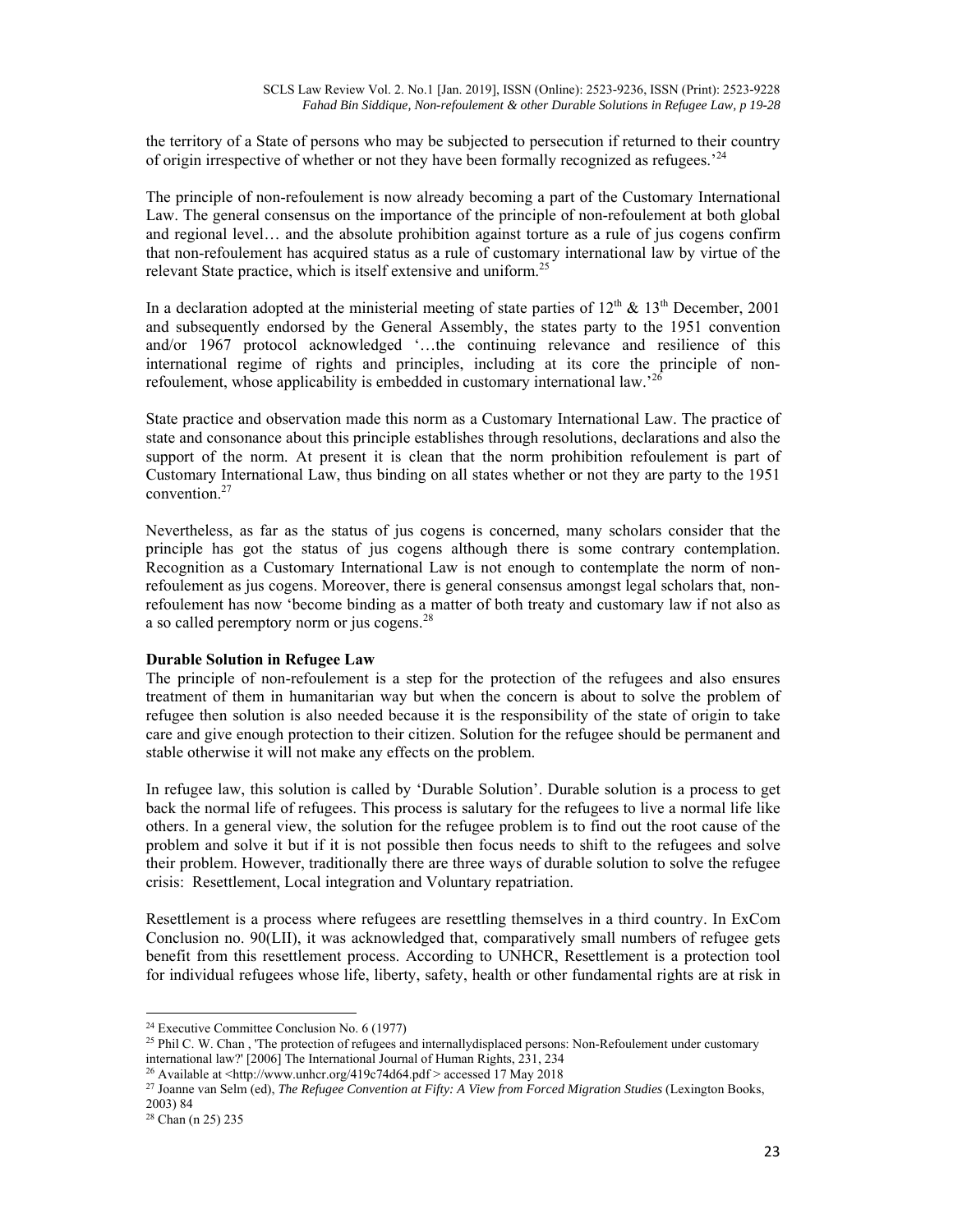the country of asylum; a durable solution for larger numbers or groups of refugees and a mechanism for burden and responsibility sharing among states.<sup>29</sup>

States who have consecutively give donation and other financial support to the United Nation High Commissioner for Refugees have also the right to make the policy and their assistance policies un-surmounted, that is the reason they emphasized or encouraged the 'voluntary repatriation' instead of resettlement to extract the refugee problem.<sup>30</sup> Now the donor state thinks that, the permanent resettlement process in the third country is not feasible for the refugees and also the third world country. However, few numbers of refugees could be benefited by this process still when the concern is about masses then this process is not suitable or reasonable.

Local integration is another durable solution for the refugees which provides them local residence in the country of asylum and also provides them chances to rehabilitate themselves in a new country. UNHCR statute and 1951 convention on refugee recognized this process as a durable solution and many state have started to practice this solution and allow the refugees in their country. Local integration is a gradual process and takes place on three levels: Legal, Economic, Social and Cultural. $31$  In the process of local integration, some crux can be arisen and could be harmful for the state of asylum. Security concern, unemployment situation, protection of cultural identity and many other matters can arise for the state of asylum. In this context the country of asylum is always looking for the voluntary repatriation.

Government of the state of asylum could object the process of local integration because there are some valid reasons behind it. Repatriation means the way in which the refugees can return to their country of origin in safely and dignity but the return must be voluntary.<sup>32</sup> It cannot be disaffirm that, integration is associated with assimilation and permanence.<sup>33</sup> Hence the local citizen and other stakeholders would also need to take into account. The host government also considers the economic benefits because if the refugee population could not create positive impact on the economy of the host country then why should they integrate them (refugees) locally? The 1951 convention indirectly address the voluntary repatriation through the cessation clauses. This involves the return in and to conditions of physical, legal, and material safety, with full restoration of national protection as the end result.<sup>34</sup>

Organized and spontaneous repatriation these two methods are used to repatriate the refugees. Organized repatriation means when the repatriate process moving forward through agreement between country of origin and country at asylum and assisted by the international community. Spontaneous repatriation means when refugees repatriate themselves to their country of origin by own means.<sup>35</sup>

The method of organized repatriation is not purely voluntary repatriation because this method is not depended on the consent of the refugees but the agreement between the two countries. Therefore, the country of asylum may forcefully repatriate the refugees to the country of origin without any consent of the refugees. If the situation in the country of origin is not safe then this repatriation could be violation of the principle of non-refoulement. The basic requirements for

<sup>&</sup>lt;sup>29</sup> UNHCR report, 'An Introduction to International Protection', [2005] 143<br><sup>30</sup> Barbara E. Harrell-Bond, 'Repatriation: Under What Conditions Is It the Most Desirable Solution for Refugees? An Agenda for Research' [1989] African Studies Review 41

 $31$  UNHCR report (n 29) 142

<sup>&</sup>lt;sup>32</sup> Ashraful Azad and Fareha Jasmin, 'Durable Solutions to The Protracted Refugee Situation: The Case of Rohingyas in Bangladesh' [2013] Journal of Indian Research 25, 28

<sup>33</sup> Harrell-Bond (n 30)

<sup>34</sup> UNHCR report (n 29) 139-140

<sup>&</sup>lt;sup>35</sup> United Nations High Commissioner for Refugees, 'Handbook Voluntary Repatriation: International Protection' [1996]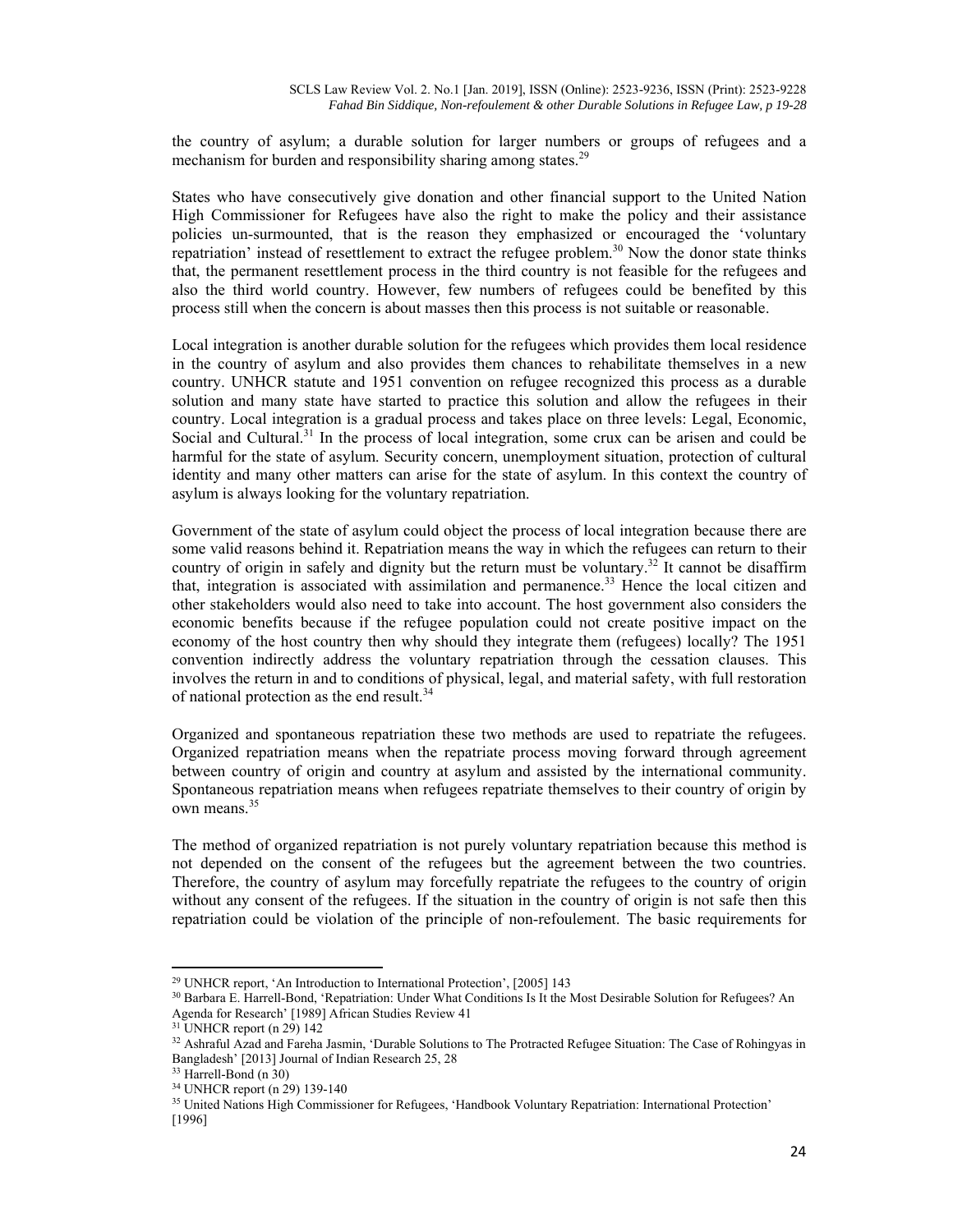return- 'safety and the restoration of national protection' and without this conditions, return may not be sustainable and the refugees concerned may move back to the country of asylum.<sup>36</sup>

However, it is now generally recognized that the spontaneous repatriation of refugees is often on a much greater scale than organized repatriation. $37$ 

## **Rohingya Crisis: Bangladesh Aspects**

Before starting this discussion, it should be noted that Bangladesh is not a signatory state of the 1951 Convention Relating to the Status of Refugees and its 1967 protocol.<sup>38</sup> Another matter is Bangladesh has not created any particular domestic law or act in regard to refugees. In this way, there is no obligation upon the government of Bangladesh that how they deal with the refugee situation. For the time being, interestingly the government of Myanmar denies the citizenship of Rohingya people for a very long period. Myanmar government didn't give any respect to the international law and custom and created a terrible situation of persecution, murder, rape which makes the Rohingyas frightened. It is clearly evident that, the persecution done by the Myanmar Army is not a new thing. Rather this persecution has been continuously going on for nearly six decades in the past. Myanmar government also wants to establish the Rohingya people as a citizen of Bangladesh and they are also trying to relocate and establish these refugees in the soil of Bangladesh.<sup>39</sup> It is historically proven that, Rohingyas are the second-largest ethnic group in the Rakhine state of Myanmar.<sup>40</sup>

There is no ethnic affiliation of Rohingya with the Bengalis except religion and some linguistic match with Chittagong area. Two different ethnic groups cannot become united only because of religion and some linguistic match. Now in the present situation Rohingyas are coming in the land of Bangladesh to save their life and they being persecuted by their own government. Bangladesh cannot deny to taking them or send back them to their country of origin. Because, Bangladesh is a member of UDHR and also Convention against torture (CAT). According to these two conventions Bangladesh cannot deny Rohingya refugees.<sup>41</sup>

Apart from this, the customary value and norm which is called principle of non-refoulement also worked here and because of this Bangladesh cannot send back refugees to their country of origin without ensuring the safety and protection. To save this Rohingya refugee matter Bangladesh choose the organized repatriation method. More than 6, 20,000 Rohingya have crossed the border into Bangladesh since August 2017 and Bangladesh and Myanmar have signed an initial deal for the possible repatriation of hundreds of thousands of Rohingya Muslims who fled violence in Rohingya state. $42$ 

As mentioned earlier, in the situation of repatriation two things is most momentous- safety and restoration of national protection. As Bangladesh didn't sign the 1951 refugee convention and do

<sup>36</sup> Azad and Jasmin (n 32)

<sup>37</sup> John R. Rogge, 'Repatriation of Refugees' in Tim Allen and Hubert Morsink (eds), *When Refugees Go Home:* 

*African Experiences* (UNRISD 1994)<br><sup>38</sup> Muhammad Nawshad Zamir, 'Is Bangladesh violating international law?' *New Age* (Dhaka, 23 December 2016)  $\leq$ http://www.newagebd.net/print/article/5389> accessed 20 May 2018 <sup>39</sup> Azad and Jasmin (n 32) 25

<sup>40</sup> Parnini (n 7) 135

<sup>41</sup> Universal Declaration of Human Rights 1948, Article 14 provides: (1) Everyone has the right to seek and to enjoy in other countries asylum from persecution. (2) This right may not be invoked in the case of prosecutions genuinely arising from non-political crimes or from acts contrary to the purposes and principles of the United Nations.; Convention against Torture and Other Cruel, Inhuman or Degrading Treatment or Punishment 1984, Article 3 (1) provides: No State Party shall expel, return ("refouler") or extradite a person to another State where there are substantial

 $\frac{42}{12}$  Oliver Holmes and agencies, 'Myanmar signs pact with Bangladesh over Rohingya repatriation' *The* Guardian(London, 23 November 2017) <https://www.theguardian.com/world/2017/nov/23/myanmar-signs-pact-withbangladesh-over-rohingya-repatriation> accessed 16 April 2018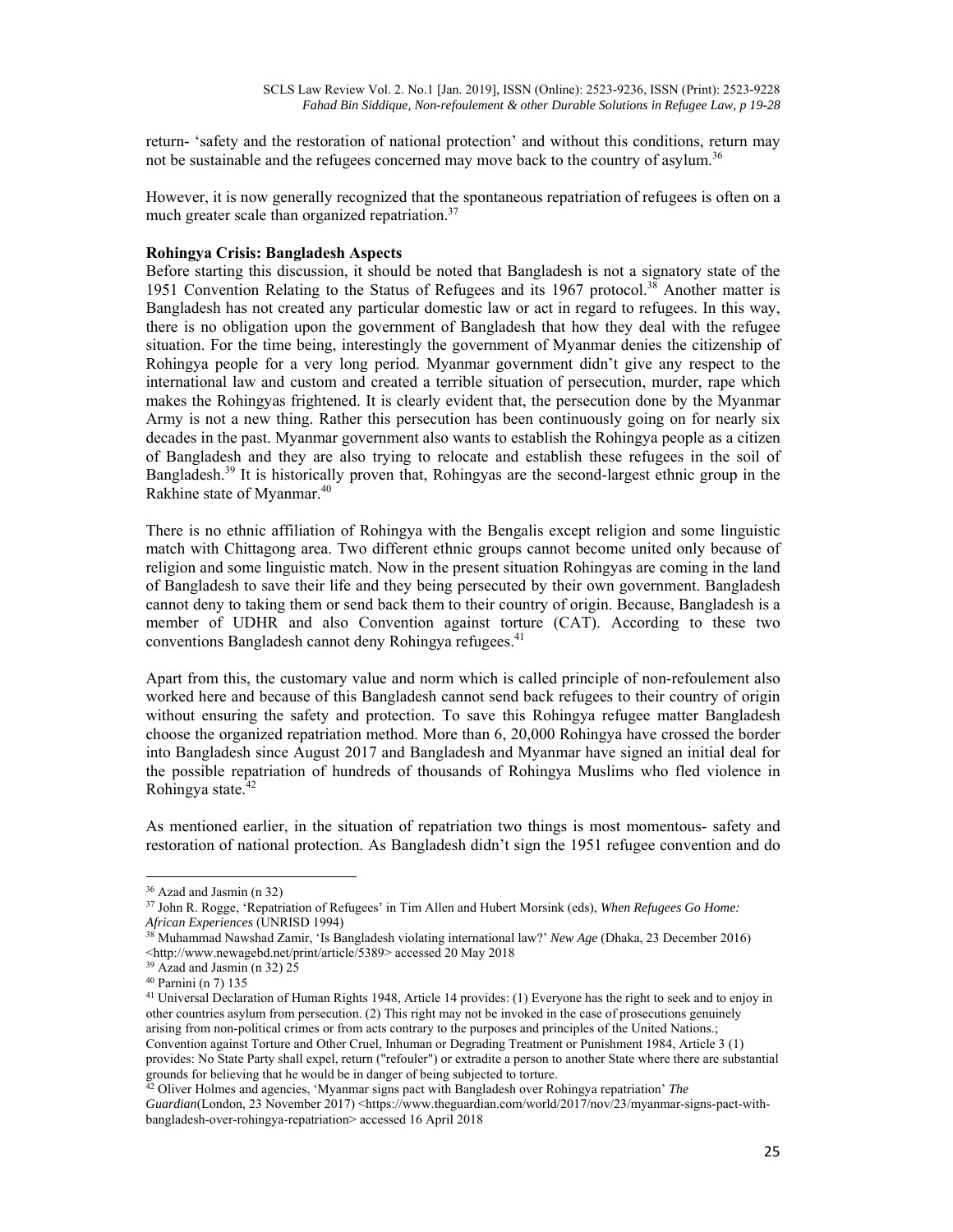not have any domestic refugee law, so they are not bound by the Act. But Bangladesh cannot deny the principle of non-refoulement. Now according to the theory of non-refoulement, Bangladesh government cannot coerce the Rohingya refugees to send them back into that place where safety could not be ensured. Although, the principle of non-refoulment is not absolute in nature, national security and the public order of the state of asylum is a justification for degradation of this principle. Under this circumstance, Rohingya refugees are not in that position to frustrate the public order or transgress the national security of Bangladesh. Because of this, Bangladesh authorities have to ensure that, safety and protective measures have been taken by the Myanmar Government. Now, the measures taken by the Myanmar Government is not enough and also not appreciated by the United Nations Refugee Agency. The UNHCR says necessary safeguards for people to return to the homes they fled so recently are absent. Agency spokesman, Adrian Edwards told VOA conditions for voluntary, safe, sustainable returns are not in place.<sup>43</sup>

Another UN official Ursula Mueller, UN's Assistant Secondary-General for Humanitarian Affairs, said that, 'from what I've seen and heard from people no access- no access to health services, concerns about protection, continued displacements – conditions are not conductive to return. I witnessed areas where villages were burned down and bulldozed…I've not seen or heard that there are any preparations for people to go to their places of origin'.<sup>44</sup>

It is literary evident that, Myanmar is not ready for the repatriation of Rohingya Refugees. If Bangladesh keeps the repatriation process alive in this situation than it will be an involuntary repatriation. Bangladesh was involved in an involuntary repatriation back in 1992 and that was also under a bilateral agreement between the government of Bangladesh and Myanmar but the process was not sustainable. Initial repatriation of the refugees was not voluntary in nature. Both the governments and UNHCR were involved in involuntary repatriation which amounts to refoulement. Between September, 1992 and the end of 1993; virtually all repatriations of Rohingya refugees were forceful ones.<sup>45</sup>

Refugees cannot always be aware of the risks of returning, as there is often insufficient data on the country they are returning to. Current discussions of repatriation tend to overlook this point, focusing on the importance of a safe return.<sup>46</sup> Therefore, Bangladesh has to create pressure or wait till the situation in Myanmar is suitable for the repatriation of Rohingya refugees otherwise it will be a violation of the principle of non-refoulement. In this matter, legal scholar B.S.Chimni argues that one if the most important principle at voluntary repatriation and non-refoulement is that, refugees cannot be returned against their will to a home country that in their subjective assessment has not appreciably changed for the better. UNHCR insists that decision much be made based on objective facts. Chimni argues that this "objectivism" disenfranchises the refugee voice in decision making about whether or not it is safe to return.<sup>47</sup>

In this circumstances, a dilemma created that whether the organized repatriation have the elements to encourage the violation of the non-refoulement principle. To address this dilemma, repatriation facilitators should gather more information on past returnees, act to counter the effects of survivor bias, and establish a more complete picture of the environment refugees will be

<sup>43</sup> Lisa Schlein, 'UN: Myanmar Not Safe for Rohingya Refugees to Return' *VOA News* (Washington D.C., 23 January 2018) <https://www.voanews.com/a/un-myanmar-not-safe-for-rohingya-refugees-to-return/4220456.html> accessed 16 April 2018

<sup>44</sup> Antoni Slodkowski, 'Myanmar not ready for return of Rohingya refugees – UN official' *Reuters* (London, 8 April 2018) <https://www.reuters.com/article/us-myanmar-rohingya-un/myanmar-not-ready-for-return-of-rohingya-refugeesun-official-idUSKBN1HF04M> accessed 16 April 2018

<sup>&</sup>lt;sup>45</sup> Azad and Jasmin (n 32) 30<br><sup>46</sup> Mollie Gerver, 'Refugee Repatriation and the Problem of Consent' [2016] B.J.Pol.S. 1

<sup>&</sup>lt;sup>47</sup> Eileen Pittaway, 'The Rohingya Refugees in Bangladesh: A Failure of International Protection Regime' in Howard Adelman (eds), *Protracted Displacement in Asia: No Place to Call Home* (Routledge, 2016)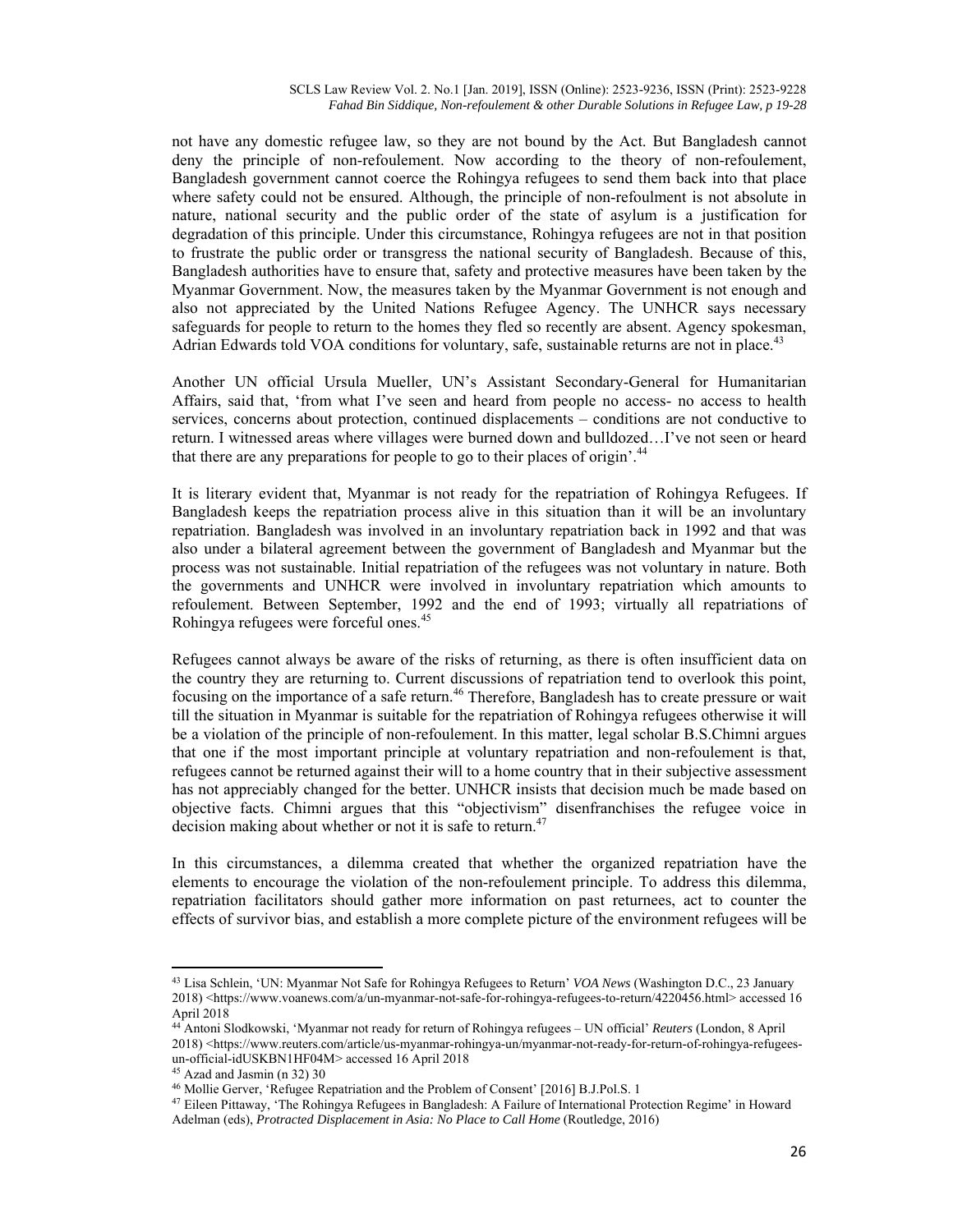returning to.<sup>48</sup> As a state of asylum Bangladesh and the UNHCR should need to change their approach to deal with this situation. If the government of Bangladesh don't have the information and complete picture of the environment where the refugees returning to, then they cannot encourage the refugees to go back in their country of origin. Under the circumstances, if Bangladesh and UNHCR took the approach what has been taken in 1992-1993 then the problem could not be solved because without safety and protection the Rohingyas could again be persecuted and become refugees.

## **Conclusion**

Given the low uptake of the 1951 convention relating to the status of refugees and its 1967 protocol, the Rohingya refugee crisis raises the issue of whether non-refoulement has attained customary status in this region.<sup>49</sup> Finding the answer needs further analysis but it is clear that the status of the principle of non-refoulement in greater doubt when the organized repatriation process somehow encourage the refoulement.

In these circumstances, if the world leaders ask to consider the other two durable solutions then it will be difficult for Bangladesh. Because in this process of local integration the host state Bangladesh needs to integrate these Rohingya people in their country. Nevertheless this process of integration is a perplexing process because Bangladesh have to consider the both society and the individual person. As the host nation Bangladesh is overpopulated and economically vulnerable, so the integration is almost impossible for the host nation. On the other hand, resettlement is a challenging process for the host country. Developed countries are not in a position to take refugees. As a result it might be challenging situations for the host nation Bangladesh to negotiate with the developed countries for resettling of these refugees. Data shows that, resettlement is not a common thing for the world. Only 1% of the world's refugees are resettled.<sup>50</sup>

Therefore, there is only one window open for the country of asylum Bangladesh and that is voluntary repatriation. Most of the Rohingya refugees desperately want to go home and will do so voluntarily when it's safe, however voluntary repatriation is clearly not an option here for the Rohingya refugees who thanks to Myanmar, do not have a country of origin and are truly stateless. $51$ 

In this situation, Bangladesh government or authority should take assistance of United Nations and consults of other friendly nations to put pressure on Myanmar government so that, they create conditions which ensure the adequate security and proper rehabilitation for Rohingya refugees in Rakhaine state. In that case, maintaining a friendly relationship with the Myanmar government is also very significant to complete the whole process. After that if the situation in Myanmar well prepared for the voluntary repatriation then the Rohingya refugees will start to return in their country of origin but United Nations and UNHCR should keep their eyes open and also need a continuous monitoring and evaluation system to maintain the security and rehabilitation process subsistent.

Mentioned process in the above is undoubtedly long term procedure and government of Bangladesh and UNHCR needs time to execute this type of procedure. In the meantime many

<sup>48</sup> Gerver (n 46) 15

<sup>49</sup> Nikolas Feith Tan, 'The Rohingya and Refoulement in Southeast Asia' (*Middle East Institute*, 12 October 2016)

<sup>&</sup>lt;sup>50</sup> Annabel Mwangi, 'Only 1% of refugees are resettled – why are we so threatened by them?' *The Guardian* (London, 18 February 2017) <https://www.theguardian.com/global-development-professionals-network/2017/feb/18/only-1-of-<br>refugees-are-resettled-why-are-we-so-threatened-by-them> accessed 20 May 2018

<sup>&</sup>lt;sup>51</sup> Kelsey LeBrun Keswani, 'Are there any 'good' options for the Rohingyas?'*The Week* (Kochi, 6 December 2017) <https://www.theweek.in/news/world/The-Myanmar-Bangladesh-deal-on-Rohingyas-leans-towards-repatriation-orrefoulement.html> accessed 20 May 2018